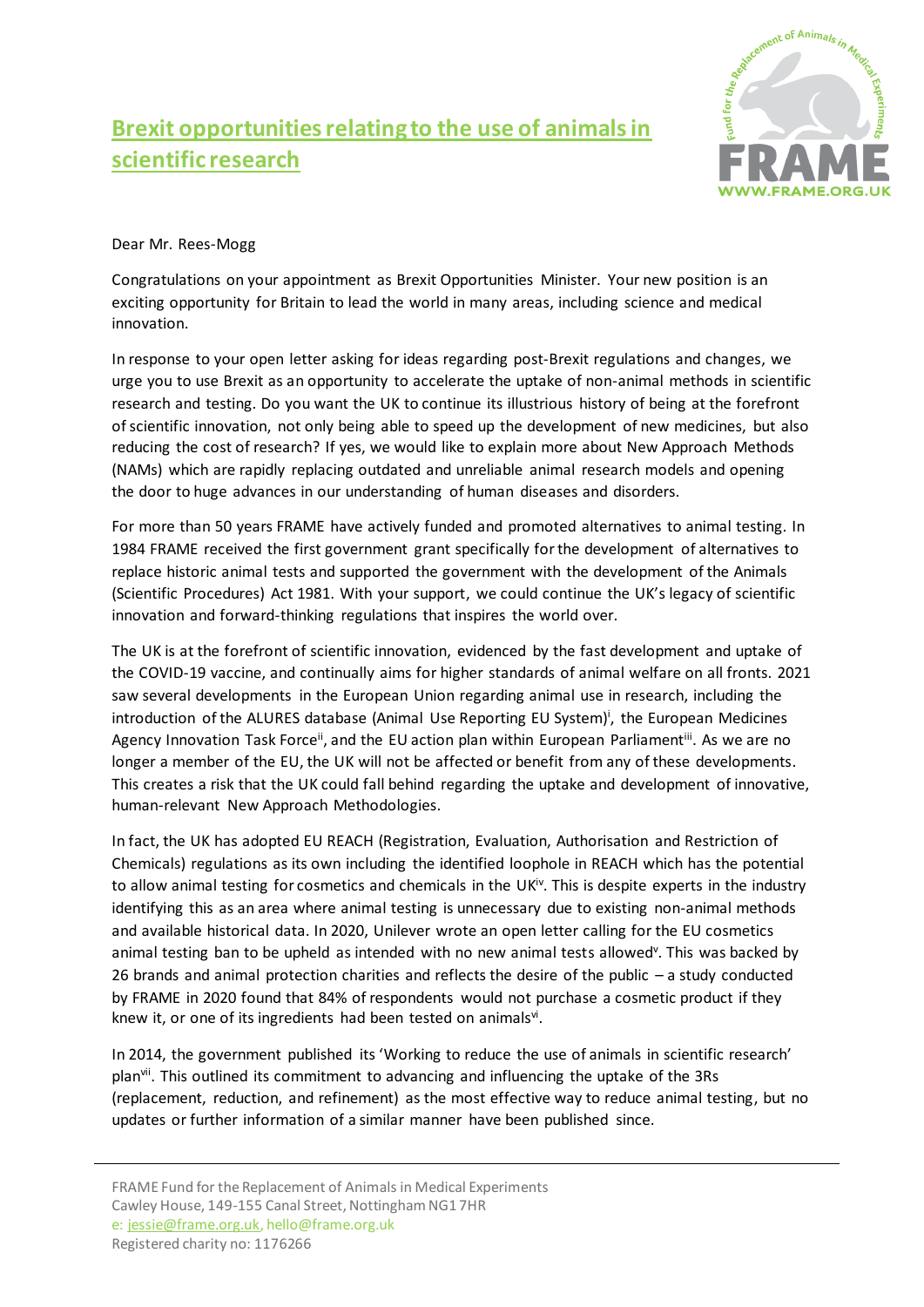Publishing an updated plan to replace the 2014 delivery plan is an important step in reassuring the public and the scientific community of the government's commitment to the 3Rs. This should include information on where funding is directed within the 3Rs, specifically how much will be focused on replacement, and a timeline for the development of new approach methodologies and in which areas.



A statistic from the Alliance for Human Relevant Science states that less than 1% of government biomedical funding is directed at New Approach Methods<sup>viii</sup>. An updated delivery plan is vital, as some areas of research do not yet have viable non-animal methods, or the methods are not widely available.

An updated delivery plan and more focused funding would also reflect public opinion on the use of animals in research. In a survey conducted by FRAME in 2020, 93.4% of people thought that more needs to be done to replace and reduce the use of animals in research, and 42% of people believe that greater funding of non-animal methods is the most important factor in helping to end the use of animals in research<sup>vi</sup>.

There have been several debates in parliament over the last 6 months on the use of animals in science, including the debate relating to animal testing in October 2021 $^{\mathrm{ix}}$ , and the debate relating to laboratory animals and the Animal Welfare Act in February 2022<sup>x</sup>. These debates stemmed from Early Day Motions and public petitions, demonstrating the appetite for change, both by MPs and the public.

Brexit provides the UK with a huge opportunity to step up and surpass the developments and regulations set by the EU, solidifying its stance as a leader in scientific innovation. The UK has a responsibility to take the long overdue step of ensuring the development and uptake of New Approach Methods and focus the conversations surrounding the use of animals in scientific research and testing on their replacement.

Please consider existing science, animal welfare, public opinion, and the UK's already strong standpoint in terms of innovation and seize the opportunities that Brexit has provided to accelerate the uptake of non-animal methods in scientific research and testing.

Kind regards,

**F**und for the **R**eplacement of **A**nimals in **M**edical **E**xperiments

## **About FRAME**

FRAME was founded in 1969 to champion human-centred scientific research and to work towards a better world for researchers, animals, and the wider population.

FRAME's vision is a world where non-animal methods are considered scientific best practice and we no longer need to use animals in scientific procedures. We support the timely development and implementation of scientifically valid methods which will provide reliable data and replace the need for animal experiments in medical and scientific research, education, and testing. We accept that a total end to the use of animals in science cannot be achieved immediately, however the current scale of animal experimentation is unacceptable.